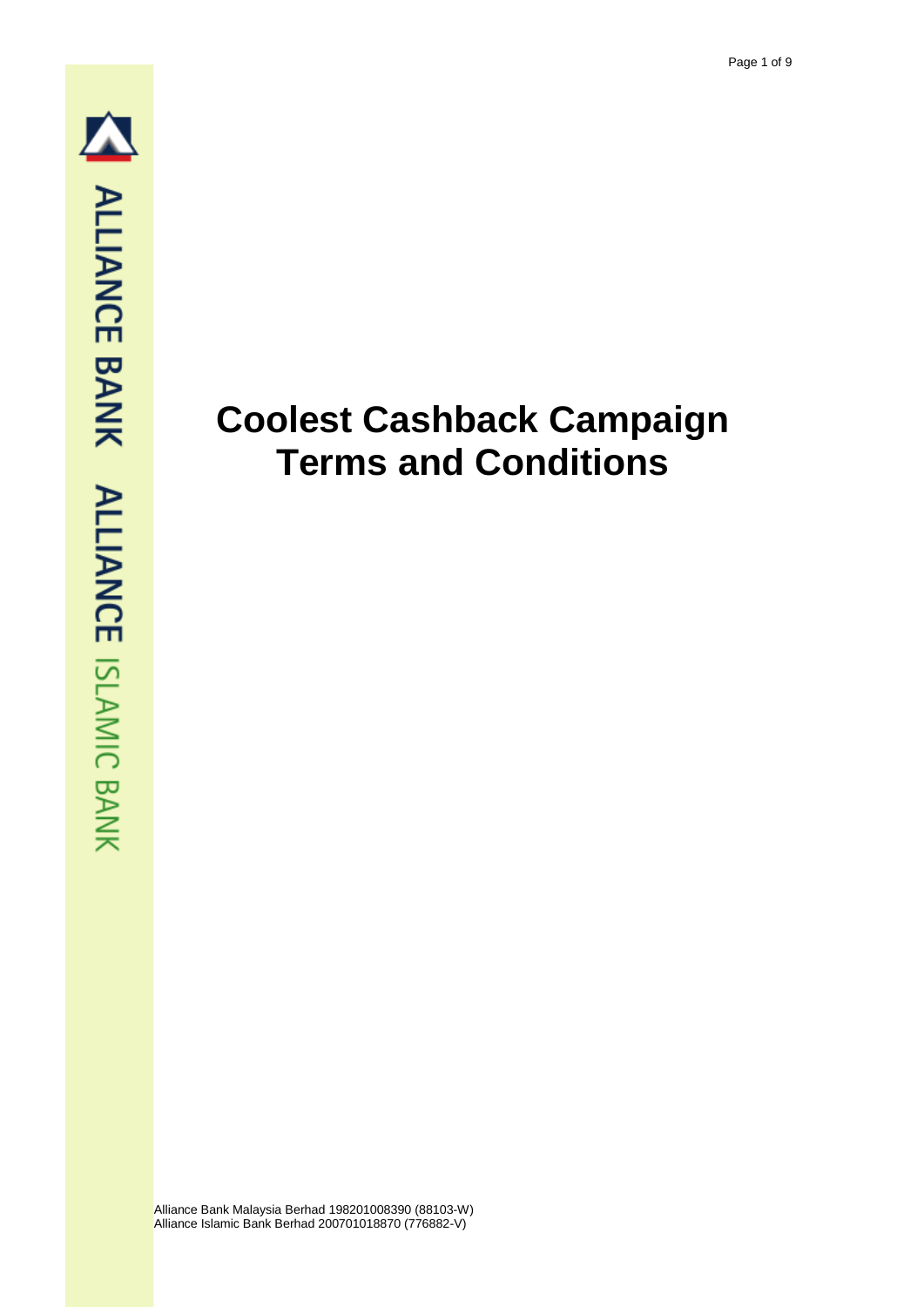- 1. The "Coolest Cashback Campaign" ("Campaign") is organised by Alliance Bank Malaysia Berhad and Alliance Islamic Bank Berhad ("the Bank") shall run from **1 February 2022 to 30 June 2022**; inclusive of both dates, unless as stated otherwise ("Campaign Period").
- 2. By participating in this Campaign, the Eligible Customers (as defined hereunder) are reminded to thoroughly read and fully understand all the Terms and Conditions herein before agreeing to be fully bound by and accept all the Terms and Conditions.
- 3. New Customers and Existing Customers who meet the conditions as set out hereinafter be collectively referred to as "Eligible Customers". Notwithstanding the abovementioned, the following individuals **are NOT** eligible to participate in this Campaign:
	- a) Customers whose account(s) with the Bank are dormant or inactive or who have breached any agreements with the Bank; or
	- b) Customers whose account(s) with the Bank are, as per the bank's internal policies, unsatisfactorily conducted; or
	- c) Any other persons as determined by the Bank to exclude according to its internal policy (ies); or
	- d) Permanent and/or contract employees of Alliance Bank (including its subsidiaries and related companies) are not eligible to participate; or
	- e) Payroll customers under Alliance@Work.
- 4. To be entitled for the respective cash back as stipulated in **Table A** below ("Cash Back"), the Eligible Customers must be applying for respective product during campaign period and meet the minimum criteria stated in **Table A**.
- 5. Eligible Customers will be entitled to Cash Back for Eligible Product (s) they sign up that meet campaign Terms and Conditions and capped at maximum of RM288 per Eligible Customer.

## **Example 1:**

- I. Eligible Customer have to sign up for SavePlus Account/-i, $(1<sup>st</sup>$  product),deposit a minimum of RM50 into the account and maintain on the last day of the month, with allianceonline mobile activated during the same month, they will be entitled to RM38 Cash Back which will be credited into their SavePlus/-i Account within 6 weeks after the account opening month.
- II. When the Eligible Customer further sign up for Credit Card **or** Personal Loan/ Financing/Banca (2<sup>nd</sup> product) which fulfil the Campaign Criteria as per Table A, the Eligible Customer will entitle for total RM98 Cash Back instead;
- III. The Eligible Customer will further entitle for total RM288 Cash Back when Eligible Customer successfully apply for 4 products (SavePlus/-i + Credit Card + Personal Loan/Financing+ Banca).
- IV. The balance of the Cash Back ie RM60 (for 2 Eligible Products) or RM140 (for 3 Eligible Products) or RM250 (for 4 Eligible Products) will be credited into their respective CASA within 90 days (3 months) after the end of the Campaign Period.

# **Table A: FOR NEW TO BANK/ NEW TO PRODUCT**

| <b>Eligible Products</b> | <b>Campaign Criteria</b>                                                                                                                       | <b>Cash Back</b>                                                                                               |
|--------------------------|------------------------------------------------------------------------------------------------------------------------------------------------|----------------------------------------------------------------------------------------------------------------|
| SavePlus Account/-i      | Apply for SavePlus Account/-i via<br>eKYC, maintain a minimum of RM50<br>and activated allianceonline mobile<br>application on the same month. | • To be entitled for below<br>Eligible<br>Back,<br>Cash<br>Customer must sign up<br>SavePlus Account/-i<br>via |
| <b>Credit Cards</b>      | Sign up for a new principal Alliance<br>Bank Visa Infinite or Visa Platinum or<br>Visa Signature Credit Card.                                  | allianceonline<br>mobile<br>application (eKYC) as first<br>product.                                            |
|                          | Upon approval, activate the card within<br>30 days of the Credit Card approval<br>date.                                                        | Get RM38 Cash Back if<br>$\bullet$<br>Eligible Customer sign up for                                            |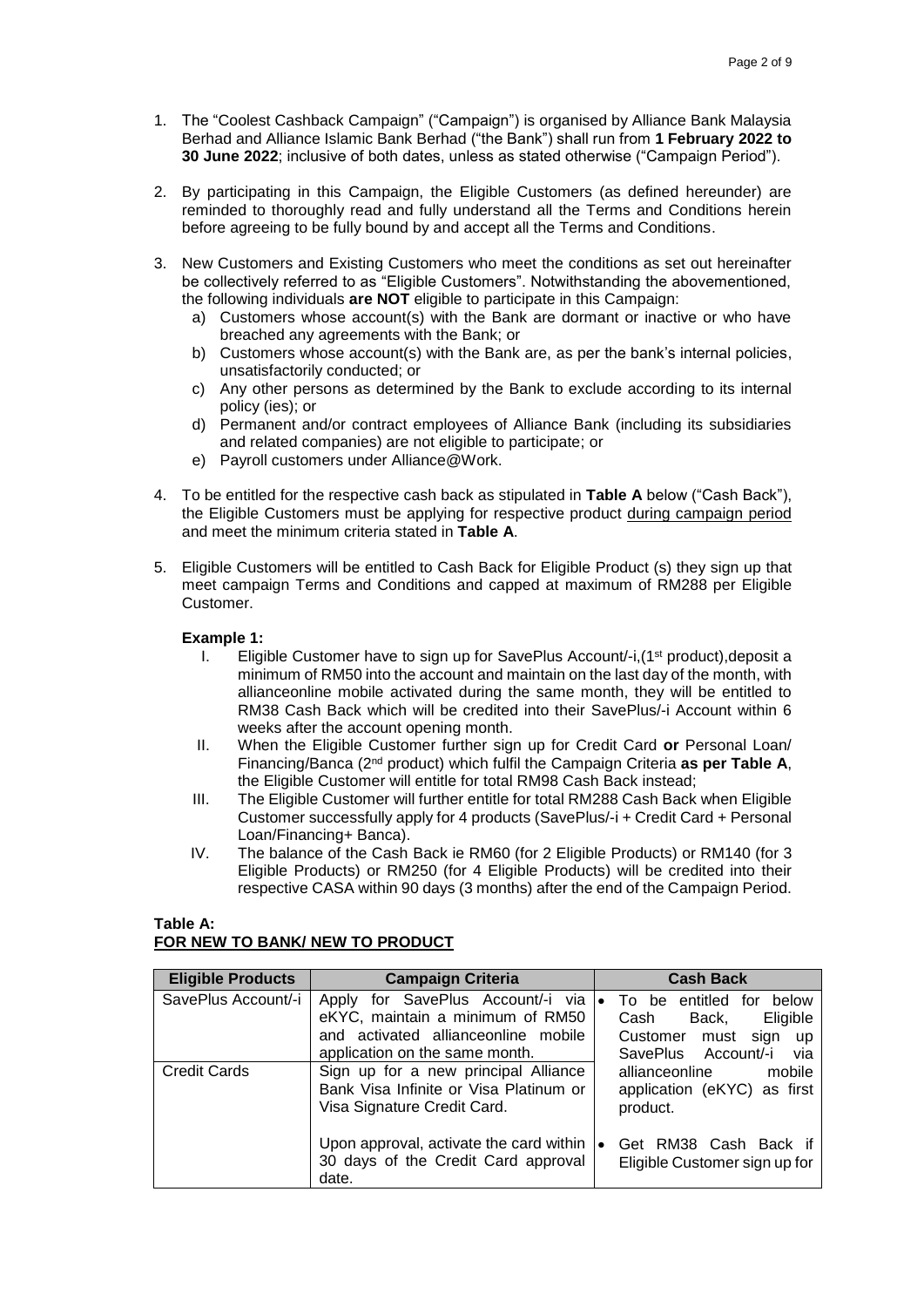| <b>Eligible Products</b>            | <b>Campaign Criteria</b>                                                                                                                                                                           | <b>Cash Back</b>                                                                                                                                                                                                                                                                                                                                                                                     |
|-------------------------------------|----------------------------------------------------------------------------------------------------------------------------------------------------------------------------------------------------|------------------------------------------------------------------------------------------------------------------------------------------------------------------------------------------------------------------------------------------------------------------------------------------------------------------------------------------------------------------------------------------------------|
| Personal Loan/<br>Financing         | Apply for Personal Loan/ financing<br>during Campaign Period and disbursed<br>on or before 15 July 2022.                                                                                           | 1 Eligible Product and fulfil<br>campaign criteria.                                                                                                                                                                                                                                                                                                                                                  |
| Banca Products in<br>allianceonline | up for a Banca<br>$product \cdot$<br>Sign<br>Zurich<br>General<br>underwritten<br>by<br>Insurance Malaysia Berhad (ZGIMB)<br>via online or allianceonline mobile app<br>or allianceonline website. | Get total RM98 Cash Back if<br>Eligible Customer sign up for<br>2 Eligible Products and fulfil<br>campaign criteria.<br>Get total RM178 Cash Back<br>if Eligible Customer sign up<br>for 3 Eligible Products and<br>fulfil campaign criteria.<br>Get total RM288 Cash Back<br>if Eligible Customer sign up<br>for 4 Eligible Products and<br>fulfil campaign criteria.<br>Each Eligible Customer can |
|                                     |                                                                                                                                                                                                    | get up to RM288 Cash Back.                                                                                                                                                                                                                                                                                                                                                                           |

## **Example 2:**

- I. Eligible Customer opened SavePlus Account/-i,via allianceonline mobile application (1<sup>st</sup> product) and deposited RM20 into the account.
- II. The Eligible Customer further sign up for Credit Card **or** Personal Loan/ Financing **or** Banca (2<sup>nd</sup> product) which fulfil the Campaign Criteria as per Table A.
- III. The Eligible Customer will earn total RM38 Cash Back as the Eligible Customer does not meet one of the Campaign Criteria.

## **Example 3:**

- I. Eligible Customer opened SavePlus Account/-i (1st product), deposit RM50 into the account and activate allianceonline mobile during the same month.
- II. The Eligible Customer further sign up for Credit Card **and** Personal Loan/Financing within the Campaign Period. However, Eligible Customer does not activate the Credit Card.
- III. The Eligible Customer will earn total RM98 Cash Back as the Eligible Customer does not meet one of the Campaign Criteria.

## **Example 4- For existing to bank customers who already hold a valid Current/Savings Account with the Bank and sign up new product(s):**

- I. The Eligible Customer sign up for Credit Card within the Campaign Period.
- II. The Eligible Customer will earn RM38 Cash Back as the Eligible Customer has successfully signed up 1 product only.
- III. If the Eligible Customer further sign up for Personal Loan/Financing **or** Banca which fulfil the Campaign Criteria **as per Table A**, the Eligible Customer will earn total RM98 Cash Back.

# **Alliance SavePlus Account/-i Offer Terms and Conditions**

- 6. This Cash Back is open to the following customers ("Eligible Customers"):
	- a. New to Bank customer or existing customer without Current/ Savings Account/-i ("CASA/-i") including SaveLink Account, Share Trading and Share Margin Financing ("SMF") Accounts with the Bank only
- 7. To be entitled for the respective Cash Back as stipulated in **Table A** above, the Eligible Customers must initiate Eligible Account opening through allianceonline mobile application, electronic Know Your Customer process ("eKYC"). Eligible Customer's NRIC and hand phone number has to be captured in the Bank's system via OTP process. The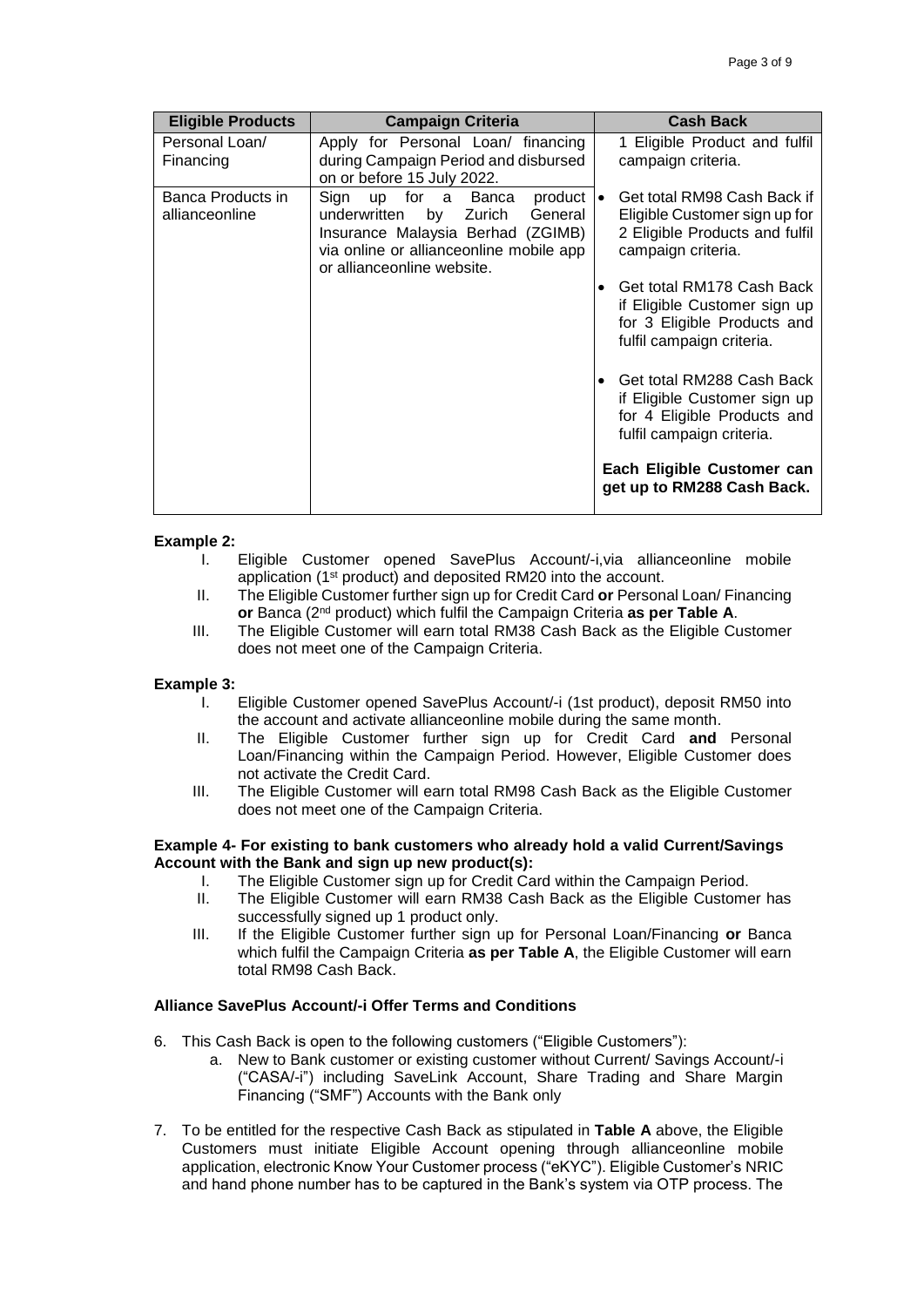completion of account opening including performing a minimum initial deposit to activate the account within the Campaign Period otherwise the Bank reserves the right to forfeit the Reward.

- 8. Notwithstanding the foregoing, the following individuals **are NOT** eligible to participate in this Campaign:
	- a. Customers whose account(s) with the Bank are dormant or inactive or who have breached any agreements with the Bank; or
	- b. Customers whose account(s) with the Bank are, as per the banks internal policies, unsatisfactorily conducted; or
	- c. Any other persons as determined by the Bank to exclude according to its internal policy (ies); or
	- d. Permanent and/or contract employees of the Bank (including its subsidiaries and related companies); or
	- e. Payroll customers under Alliance@Work
- . 9. All the Eligible Customers who have successfully opened the SavePlus Account/-i ("Eligible Account") and maintain a minimum balance of RM50 until the last day of the account opening month with allianceonline mobile application activated during the same month will be entitled for the Cash Back.

#### **Example 5:**

When the Eligible Customer sign up for Eligible Account on 5 February 2022, deposit RM50 into the account and keep as at 28 February 2022 with allianceonline mobile activated during the same month, they will be entitled to RM38 Cash Back which will be credited within 6 weeks after the account opening month into their Eligible Account.

- 10. Each Eligible Customer is entitled for one (1) time Reward only. If for any reason, Eligible Customers have multiple Eligible Accounts, which are eligible for the Cash Back(s), only ONE (1) account will be rewarded.
- 11. For Eligible Customers who hold accounts jointly with other parties, all such accounts shall be considered as one single account only based on the name of the primary account holder. In the event of joint account holders, the Cash Back shall be given to the primary account holder only. The Eligible Customer must be the primary holder of the product signed up and match the name of their Eligible Accounts primary name holder in order to enjoy the Cash Back.
- 12. The Eligible Customers' Eligible Accounts must be valid and active (not closed or terminated) as determined by the Bank as per the bank's internal policies, to be eligible for participation during and after the Campaign Period to qualify for the Cash Back. If during the Campaign Period and Fulfilment Period, the Eligible Customers close the Eligible Accounts for any reason, his/her participation in the Campaign becomes null and void with immediate effect.

# **Credit Card Campaign Terms and Conditions**

- 13. This Campaign is open to all New-To-Card applicants (existing and new to bank customers who do not own a credit card issued by Alliance Bank Malaysia Berhad ("Bank") who apply for a new principal Alliance Bank Visa Infinite or Visa Signature or Visa Platinum Credit Card during Campaign Period ("Eligible Customers").
- 14. Notwithstanding the foregoing, the following person(s) shall, however, **NOT be** eligible to participate in this Credit Card Spend Cash Back:
	- a) Permanent and/or contract employees of the Bank (including its subsidiaries and related companies) including their respective immediate family members, meaning parents, spouses, children and siblings; or
	- b) Customers whose account(s) are held with the Bank that are dormant or inactive or who have breached any agreements with the Bank; or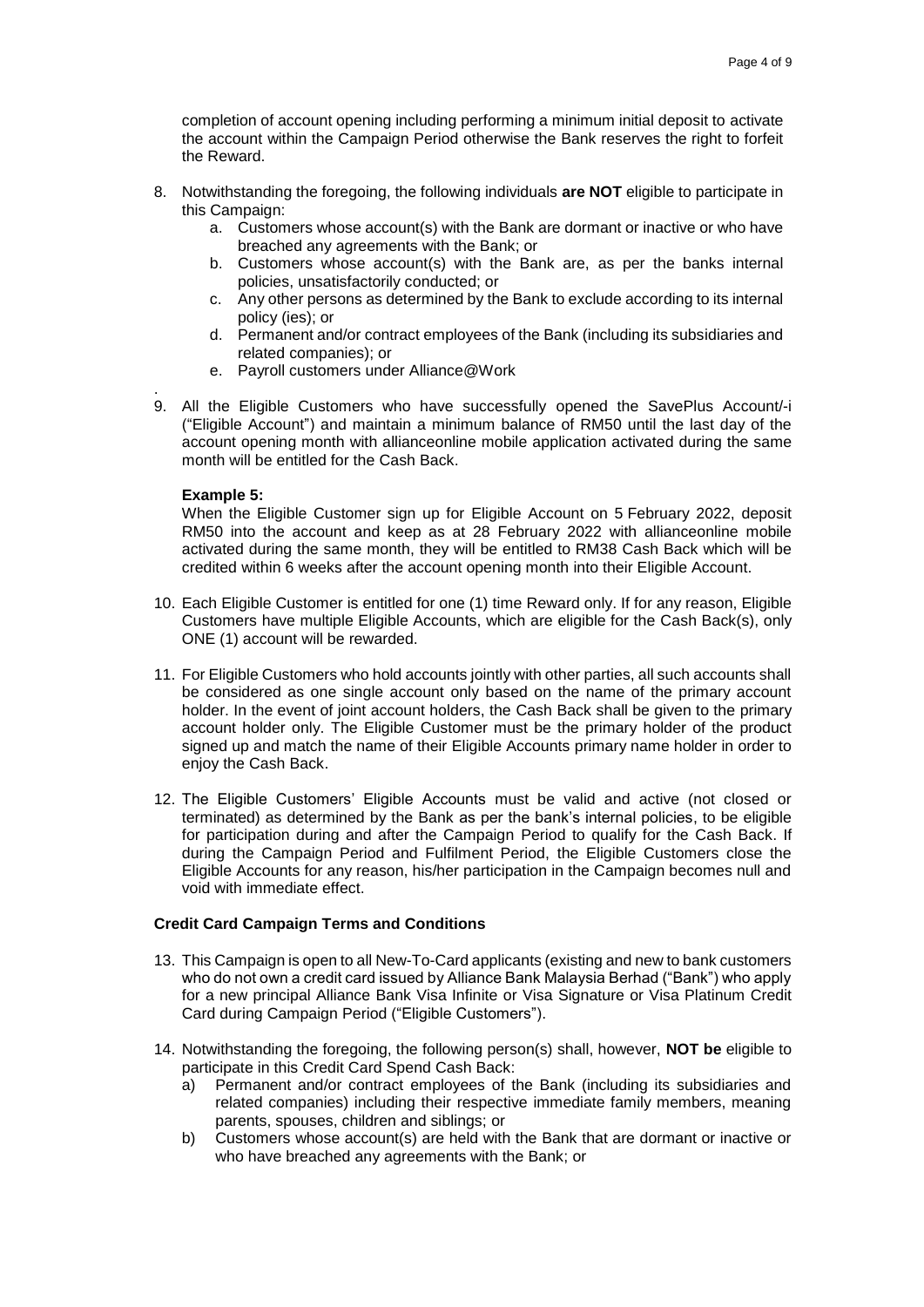- c) Customers whose account(s) held with the Bank are delinquent or unsatisfactorily conducted; or
- d) Individuals who are financially insolvent or who have been adjudicated a bankrupt;
- e) Persons who are of unsound mind, minors; or
- f) Customers who are in default of any facilities granted by the Bank (including its subsidiaries and related companies) at any time before or during the Campaign Period; or
- g) non-individual entities including but not limited to sole-proprietorships, partnerships, charitable/non-profit organisations/societies, corporate and commercial customers, public listed and private limited companies, clubs, associations and co-operatives; or
- h) Any other person(s) as the Bank may decide to exclude according to its internal policies; or
- i) Payroll customers under Alliance@Work
- 15. By signing up for a new principal Alliance Bank Visa Infinite or Visa Signature or Visa Platinum Credit Card only, Eligible Customers will not earn Cash Back from this Campaign. Eligible Customers have to take up SavePlus Account/-i as first product.
- 16. For Credit Card Product Disclosure Sheet, you may refer to [https://www.alliancebank.com.my/Alliance/media/Documents/Cards/Personal/Credit-](https://www.alliancebank.com.my/Alliance/media/Documents/Cards/Personal/Credit-Cards/Credit-Card-Product-Disclosure-Sheet-PDS-EN.pdf)[Cards/Credit-Card-Product-Disclosure-Sheet-PDS-EN.pdf.](https://www.alliancebank.com.my/Alliance/media/Documents/Cards/Personal/Credit-Cards/Credit-Card-Product-Disclosure-Sheet-PDS-EN.pdf)

## **Personal Loan/ Personal Financing Campaign Terms and Conditions**

- 17. This Campaign is open to all individual existing and new to bank customers who fulfil the following eligibility criteria ("Eligible Customers"):
	- a. apply a new Personal Loan/ financing both collectively known as ("Facility")
	- b. the Facility must be approved during the Campaign Period and disbursed on or before 15 July 2022. For those Facility that was not approved and disbursed before 15 July 2022 will not be entitled for Cash Back.
	- c. Have a minimum monthly gross income of RM 3,000
- 18. Notwithstanding the foregoing, the following individuals **are NOT** eligible to participate in this Campaign:
	- a. Customers whose account(s) with the Bank are unsatisfactorily conducted; or
	- b. Any other persons that the Bank may exclude according to its internal policies; or
	- c. Payroll customers under Alliance@Work
- 19. To minimize the risk of late servicing of instalment and for the purpose of courtesy and convenience to the Eligible Customer, the Eligible Customer are strongly advised to make payments via any of the following methods:
	- a. Open a Current Account or Savings Account ("CASA") with the Bank to allow for a Standing Instruction (SI). For example, monthly auto deduction from the Eligible Customer' CASA. Eligible Customer must ensure that there are sufficient funds in the account at least three (3) working days in advance of the instalment due date;
	- b. If the instalment due date falls on a **Friday, Saturday, Sunday or public holiday**  and if the Eligible Customer wishes to make payment on the **same day of the instalment**, the Eligible Customer are strongly advised to pay through Interbank Fund Transfer ("IBFT") on MEPS **no later than 5:00 p.m.** via ATM at any financial institution or via any online banking platform chosen by the Eligible Customer.
	- c. If the Eligible Customer wish to make payments via **Interbank GIRO (IBG),** the Eligible Customer must perform the transaction **at least one (1) working day in advance** of the instalment due date. In the event of any IBG returned, the Cash Back will be terminated and the Bank will not entertain any appeals.
	- d. If the Eligible Customer wish to make payments on the due date, the Eligible Customer must perform the transaction **before 11.00p.m.** on that day.

Notwithstanding the above, the preceding are non-exhaustive methods of repayment/payment indicated for the Eligible Customer' convenience and for information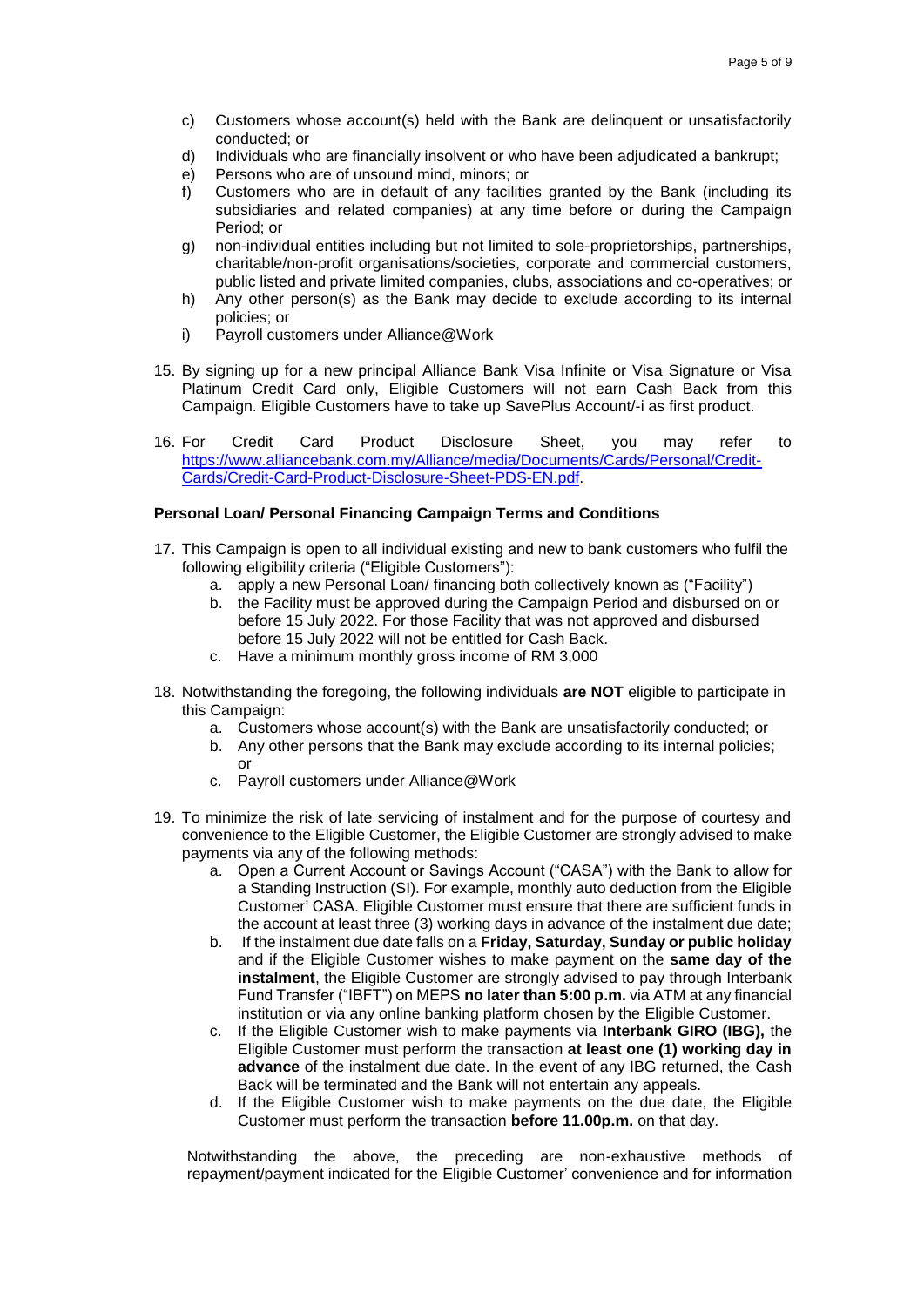only. The Eligible Customer shall be responsible at all times to ensure timely and full servicing of the instalment as and when due as per the Notice of Disbursement received from the Bank. Prevailing charges may apply and shall be borne by the Eligible Customer.

- 20. By signing up for a new principal Personal Loan/ financing only, Eligible Customers will not earn Cash Back from this Campaign. Eligible Customers have to take up SavePlus Account/-i as first product.
- 21. For Personal Loan Product Disclosure Sheet, you may refer to [https://www.alliancebank.com.my/Alliance/media/Documents/Financing/CashFirst-](https://www.alliancebank.com.my/Alliance/media/Documents/Financing/CashFirst-Personal-Loan-PDS.pdf)[Personal-Loan-PDS.pdf](https://www.alliancebank.com.my/Alliance/media/Documents/Financing/CashFirst-Personal-Loan-PDS.pdf) . For Personal Financing Product Disclosure Sheet, you may refer to [https://www.alliancebank.com.my/Alliance/media/Documents/Financing/CashVantage-](https://www.alliancebank.com.my/Alliance/media/Documents/Financing/CashVantage-Financing-i-PDS_EN.pdf)[Financing-i-PDS\\_EN.pdf](https://www.alliancebank.com.my/Alliance/media/Documents/Financing/CashVantage-Financing-i-PDS_EN.pdf)

# **Banca Products Terms and Conditions**

- 22. This Campaign is open to All New-to-Bank and Existing-to-Bank Customers who purchase Banca products underwritten by ZGIMB via online ("Eligible Customers").
- 23. Notwithstanding the foregoing, the following person(s) shall, however, not be eligible to participate in this Cyber Protect Campaign:
	- I. Customers whose account(s) are held with the Bank that are dormant or inactive or who have breached any agreements with the Bank;
	- II. Customers whose account(s) held with the Bank are delinquent or unsatisfactorily conducted;
	- III. Individuals who are financially insolvent or who have been adjudicated a bankrupt;
	- IV. The Bank's customers who are in default of any facilities granted by the Bank (including its subsidiaries and related companies) at any time before or during the Campaign Period;
	- V. non-individual entities including but not limited to sole-proprietorships, partnerships, charitable/non-profit organisations/societies, corporate and commercial customers, public listed and private limited companies, clubs, associations and co-operatives;
	- VI. Any other person(s) as determined by the Bank to exclude according to its internal policy(ies).
	- VII. Payroll customers under Alliance@Work
- 24. In the event the insurance applications or policies are declined, terminated, cancelled, cool-off or lapsed within the cool-off period (14 working days upon sign up) prior to the fulfilment of Protection, the Protection as set in Table A shall be forfeited.
- 25. By signing up for a new Banca product, Eligible Customers will not earn Protection from this Campaign. Eligible Customers have to take up SavePlus Account/-i as first product.
- 26. For Banca Product Disclosure Sheet, you may refer to<https://eins.zurich.com.my/zBanca/>

## **Other Terms and Conditions**

- 27. The Bank reserves the right to change the duration and/or the commencement and/or expiry dates of the Campaign Period with prior notice via the bank's official website.
- 28. The fulfillment of RM38 Cash Back for SavePlus Account/-i sign up will be credited into the Eligible Account within 6 weeks from account opening month while the balance of the Cash Back for Eligible Customers who sign up for multi-products will be credited within ninety (90) days after the Campaign Period has ended.
- 29. Cash Back will be credited into Eligible Customer's Current or Savings Account (CASA).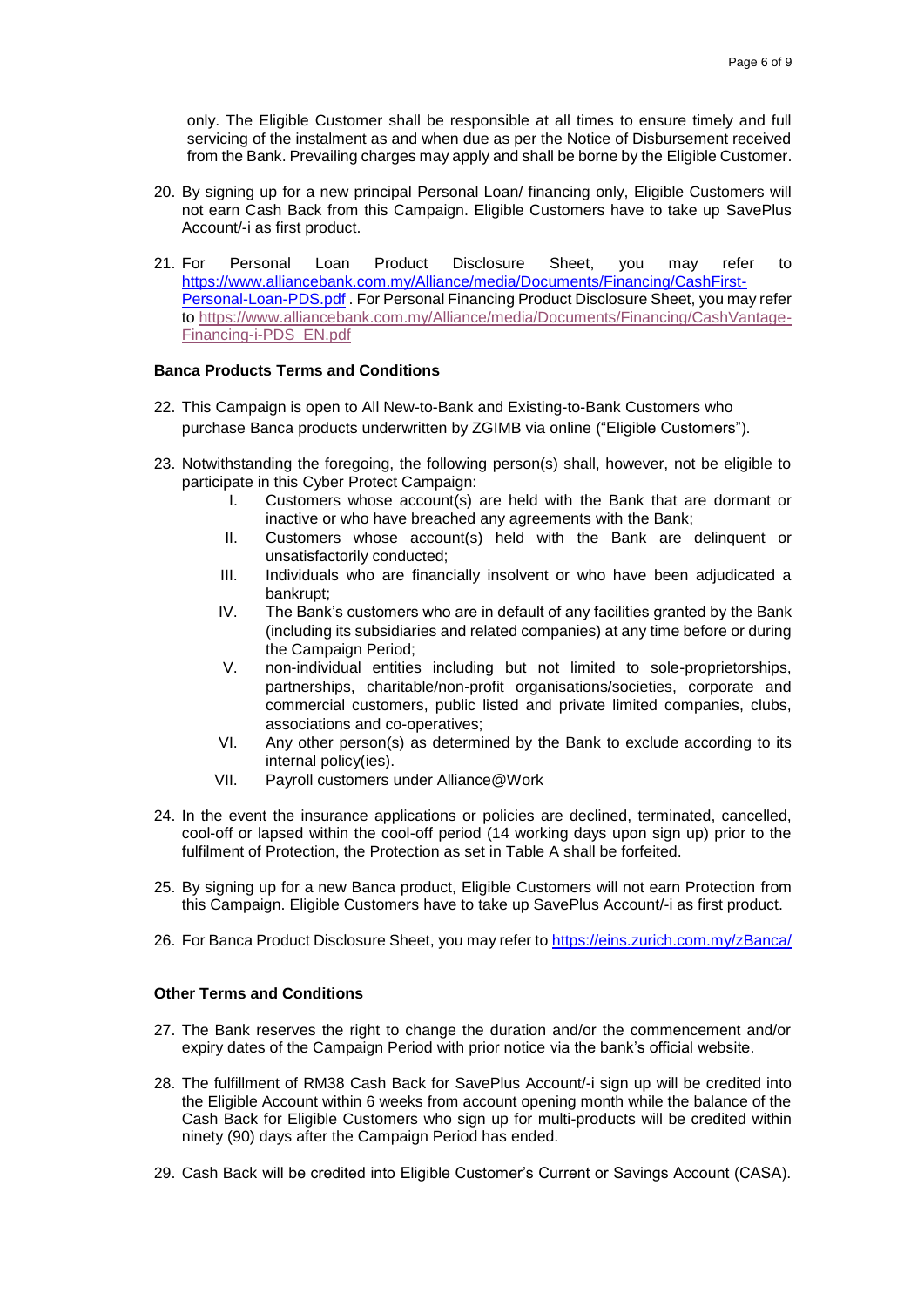For Eligible Customer who do not have CASA with the Bank, the Eligible Customer is required to **open a SavePlus Account/-i via allianceonline mobile application, Electronic Know Your Customer process ("eKYC") within Campaign Period**; otherwise the Bank reserves the right to forfeit the Cash Back. For existing customers who have CASA/-i with the Bank, they can earn Cash Back by sign up Cards or Personal Loan/financing or Banca as per Table A. Cash Back will be credited into their existing CASA.

- 30. In the event if the Eligible Customer has multiple CASA, it will be credited into the account with highest balance as determined by the Bank.
- 31. No cash/credit alternative will be Cash Backed in exchange of the Cash Back.
- 32. The Bank shall not accept any responsibility for claims not credited within the fulfilment period due to incorrect or incomplete details provided by the Eligible Customers. It is the Eligible Customers' responsibility to ensure that correct details are provided for claims to be processed. The Bank will not be liable for any traffic congestion or internet inaccessibility.
- 33. Eligible Customers acknowledge and accept that failure to comply with the provision of the documentation and information in accordance with the Terms and Conditions of this Campaign will cause the Eligible Customers to lose the right to receive the Cash Back without liability incurred by the Bank.
- 34. By participating in this Campaign, the Eligible Customers shall have read, understood and accepted the Terms and Conditions.
- 35. If the Eligible Customers have participated in several campaigns or promotions at the same time, the Eligible Customers are only entitled to receive the Cash Back(s) under one of the participating campaigns or promotions. The Bank reserves the right to decide which campaigns or promotions is applicable to the relevant Eligible Customers
- 36. The Eligible Customers shall be responsible to pay any tax, incidental cost and/or charges relating to any of the Cash Back. The Bank shall not be held liable for any tax, incidental cost, charges and/or damage caused by any of the Cash Back and/or non-fulfilment by any of its agents/suppliers/distributors.
- 37. The Bank shall not be responsible or liable for any damages incurred or suffered by the Eligible Customers when unauthorised use of the Cash Back by any person(s) that was not approved by the Eligible Customers.
- 38. The Terms and Conditions shall be supplemental to and not be in derogation of any one or more of the existing terms, conditions and/or guidelines governing and/or regulating the operation and/or maintenance of the Eligible Accounts or otherwise.
- 39. The Eligible Customers further agree to co-operate and comply with requests from the Bank for the purpose of organising, promoting and conducting this Campaign.
- 40. The Bank reserves the right to disqualify any Eligible Customers or forfeit the Cash Back in circumstances where there is a fraudulent, unauthorised or reversal of transaction(s) or breach or potential breach of this Campaign Terms and Conditions as per the bank's internal policies. All records of the Bank on the transaction(s) made shall be conclusive and final.
- 41. All decisions made by the Bank in respect of this Campaign shall be final and conclusive and no appeals, correspondences or protests shall be considered.
- 42. The Bank reserves the right at any time to add, delete, vary and/or amend the Terms and Conditions, wholly or in part, as per the bank's internal policies with prior notice. For the updated version of the Terms and Conditions, please visit [www.alliancebank.com.my](http://www.alliancebank.com.my/)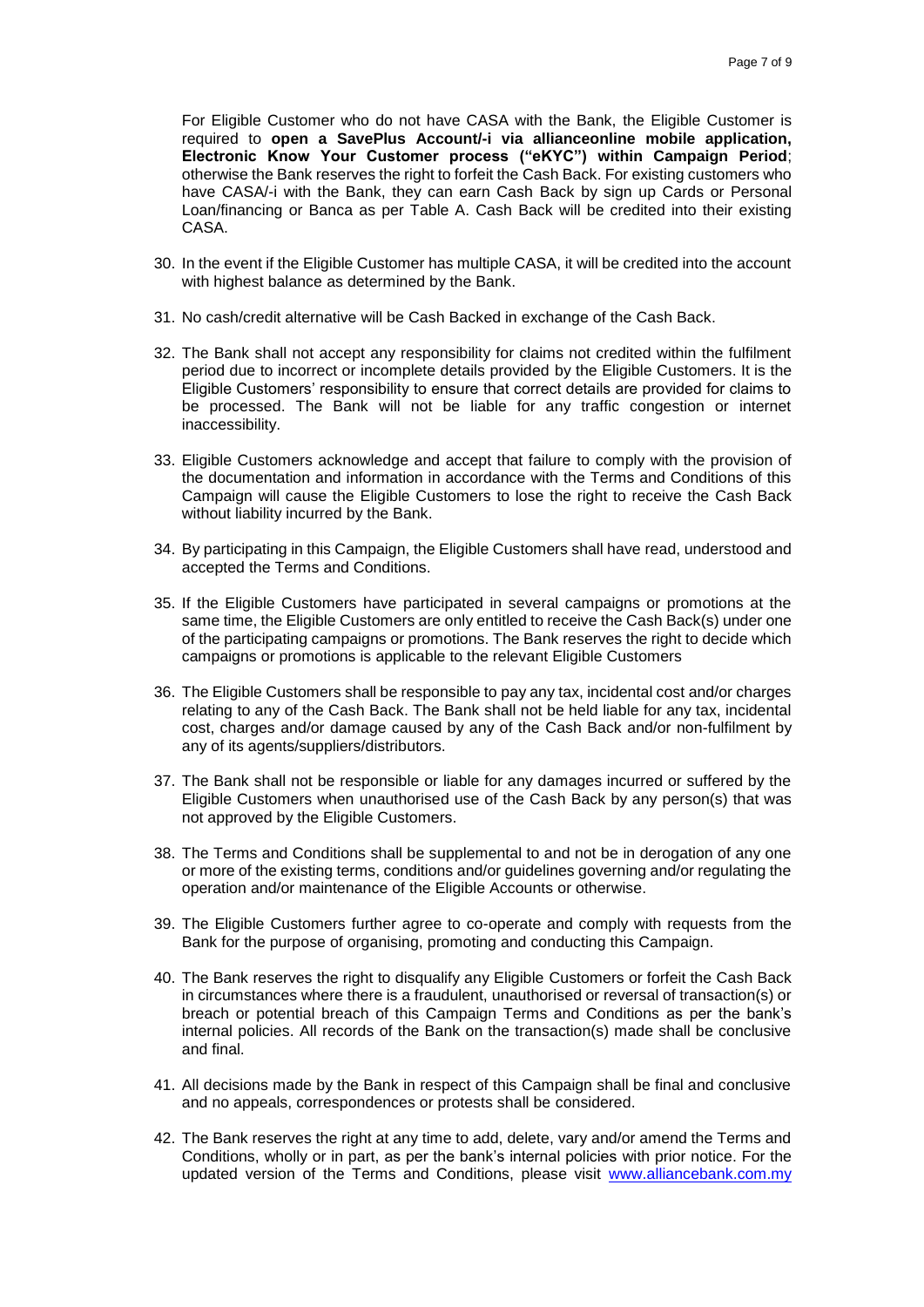from time to time. In the event of any inconsistency between the Terms hereunder and the updated version(s), the latter shall prevail but only to the extent of such inconsistency thereof.

- 43. For any cancellation, termination, suspension or extension of the Campaign Period shall not entitle the Eligible Customers to any claims or compensations against the Bank for any losses, damages, costs or expenses as may be sustained, suffered or incurred by the Eligible Customers as a direct or indirect result of the said cancellation, termination, suspension or extension due to the Eligible Customers own act.
- 44. The Bank shall not be responsible nor shall not accept any liabilities (including without limitation, loss of income, profits or goodwill, direct or indirect, incidental, consequential, exemplary, punitive, or special damages or proceedings brought by any party including third parties) arising or suffered by the Eligible Customers or other parties due to Eligible Customer's own act resulting directly or indirectly from this Campaign.
- 45. All the Terms and Conditions including the additions, deletions, variations and/or amendments as may be made in respect thereof from time to time shall be governed by and construed in accordance with the laws of Malaysia and unless as agreed otherwise by the Bank, the Eligible Customers hereby agree to submit to the exclusive jurisdiction of the competent courts of Malaysia.
- 46. Eligible Customer hereby give their unequivocal and irrevocable consent and authorise ABMB to use, publish and/ or display the names, any photographs taken, any videos recorded and/ or other information for advertising and/ or promotion limited to this campaign only, without any compensation to the Eligible Cardholders.
- 47. By participating in this Campaign, the Eligible Customer agree that they have read the Notice and Choice Principle Statement available at the Bank's website [\(https://www.alliancebank.com.my/Alliance/media/Pdf/Personal%20Data%20Protection](https://www.alliancebank.com.my/Alliance/media/Pdf/Personal%20Data%20Protection%20Act%202010/NCP-for-website-ENG.pdf) [%20Act%202010/NCP-for-website-ENG.pdf\)](https://www.alliancebank.com.my/Alliance/media/Pdf/Personal%20Data%20Protection%20Act%202010/NCP-for-website-ENG.pdf) and hereby give their consent and authorise the Bank to disclose their particulars to any third party service provider engaged by the Bank for the purpose of this Campaign.
- 48. The Bank has instituted and maintains policies and procedures designed to prevent bribery and corruption by the Bank and its directors, officers, or employees; and to the best of the Bank's knowledge, neither the Bank nor any director, officer, or employee of the Bank has engaged in any activity or conduct which would violate any anti-bribery or anti-corruption law or regulation applicable to the Bank. The Bank has not, and covenants that it will not, in connection with the conduct of its business activities, promise, authorize, ratify or Cash Back to make, or take any act in furtherance of any payment, contribution, gift, reimbursement or other transfer of anything of value, or any solicitation, directly or indirectly to any individual.
- 49. By virtue of participating in this campaign, Eligible Customer hereby acknowledges that it has been made aware of the Bank's anti-bribery and corruption summary of the policy available at [https://www.alliancebank.com.my/Anti-Bribery-and-Corruption-Summary-of-](https://www.alliancebank.com.my/Anti-Bribery-and-Corruption-Summary-of-Policy.aspx)[Policy.aspx](https://www.alliancebank.com.my/Anti-Bribery-and-Corruption-Summary-of-Policy.aspx) and further covenants/undertakes that it shall not indulge in such corrupt practices in whatsoever manner whether directly or indirectly with any directors, officers or employees of the Bank.
- 50. Alliance SavePlus Account/-i is protected by PIDM up to RM250,000 for each depositor.
- 51. Alliance SavePlus Account-i is based on the Shariah concept of Tawarruq.

#### **Note**

Banca products are eligible for protection by PIDM except for Investment Products. The insurance benefits are protected up to RM500,000 under the Takaful and Insurance Protection System ("TIPS") as prescribed under PIDM guideline available at www.pidm.gov.my